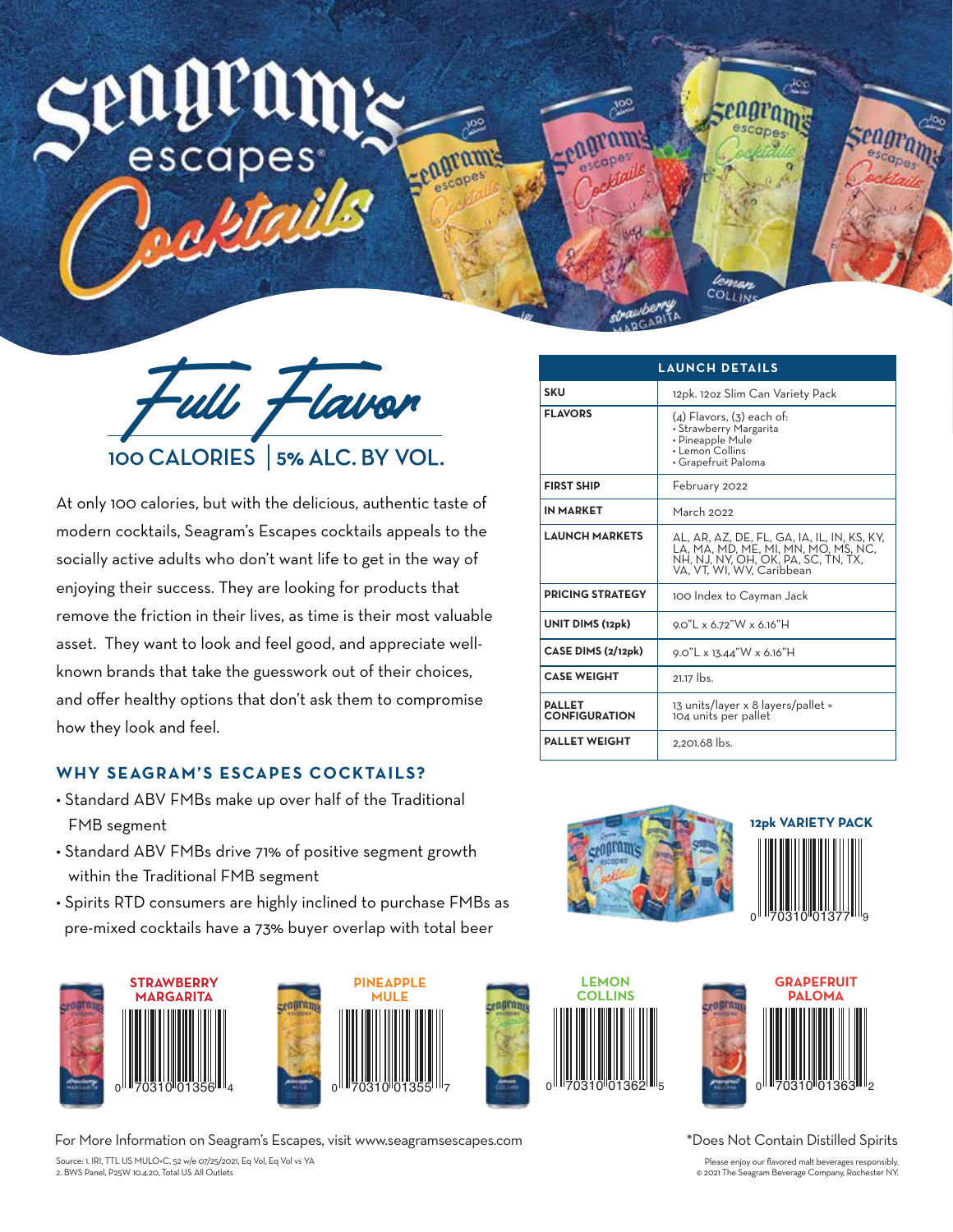

**Small Format**

**Large Format**

### **RETAILERS THAT PLACE BY BRAND**

For retailers that place SKUs by brand, Seagram's Escapes Cocktails should be placed with Seagram's Escapes - with the flow Escapes, Cocktails, Mike's, etc.



**Small Format Large Format**